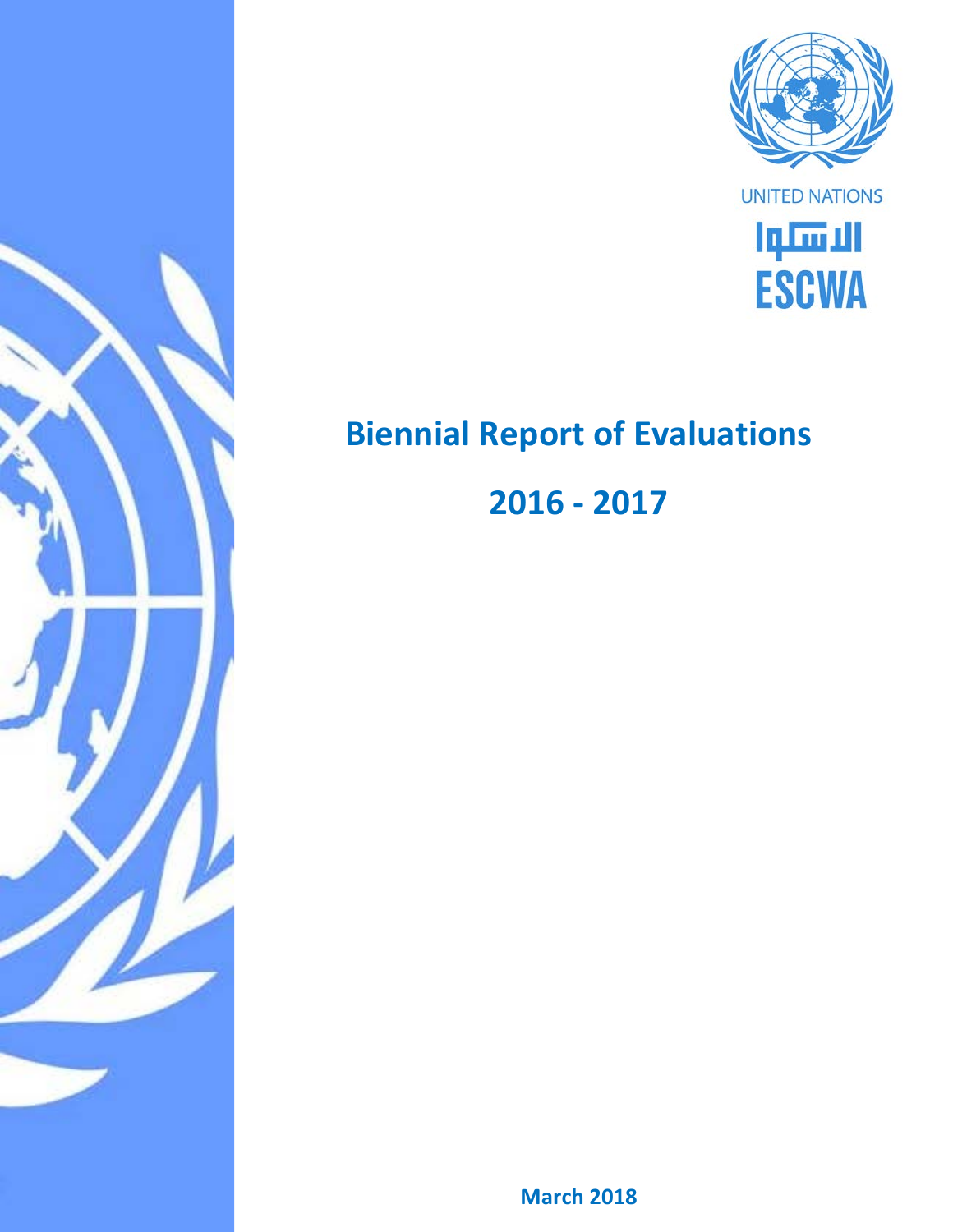| <b>TABLE OF CONTENTS</b>                                                       |
|--------------------------------------------------------------------------------|
|                                                                                |
|                                                                                |
|                                                                                |
|                                                                                |
| Box 1 - The NAFS evaluation supports upcoming planning and fund-raising 9      |
| Chart 1 - Triangulation in Development Account and extra-budgetary projects 11 |
|                                                                                |
|                                                                                |
|                                                                                |
|                                                                                |
| Box 2 - ESCWA's Evaluation Activities in 2014-2015, assessed by OIOS  14       |
|                                                                                |
| Box 3 - ESCWA Gender Award for Integrating Gender in Evaluations  15           |
|                                                                                |
|                                                                                |
|                                                                                |
|                                                                                |
|                                                                                |
|                                                                                |
|                                                                                |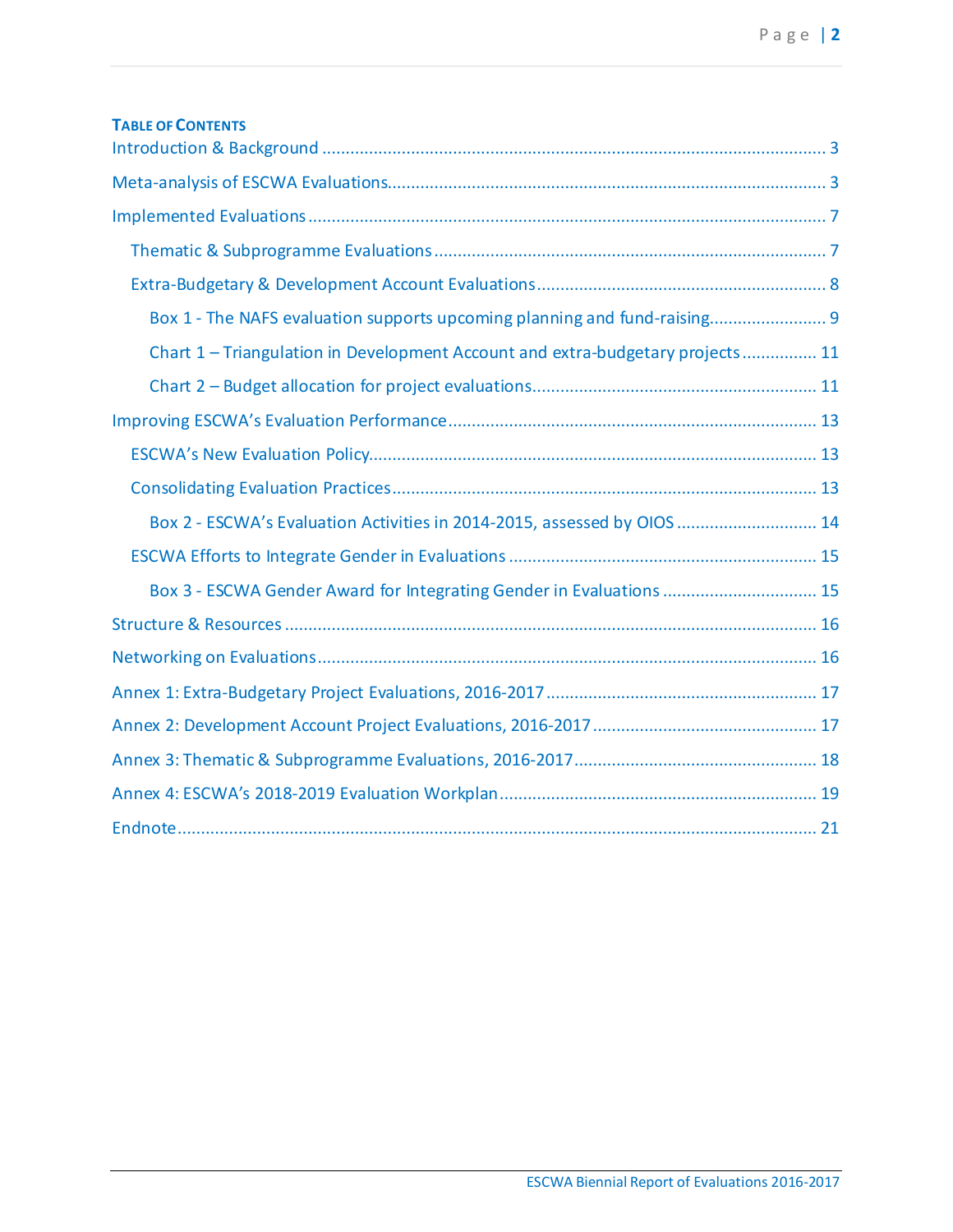#### <span id="page-2-0"></span>**INTRODUCTION & BACKGROUND**

ESCWA considers evaluation to be a strategic function that independently assesses the relevance, effectiveness, efficiency, impact and sustainability of its work. In recognition of the importance of keeping abreast with latest evaluation practices, ESCWA has revised its Evaluation Policy to better appraise the results of its normative and policy support efforts. In line with the new Policy issued in 2017, this biennial report provides an overview of evaluation related efforts at ESCWA in 2016 and 2017. It presents the main achievements and the lessons learned, and highlights the challenges and the steps forward.

*"Our commitment to the function of Evaluation in ESCWA is fundamental to our mandate in serving the Arab region. We do not consider Evaluation an after-the-fact exercise; it is a crucial pillar of our thinking, planning and delivery as we work to advance the social, economic, political and environmental wellbeing of the people of this region."*

> *Mohamed Ali Alhakim, Executive Secretary Foreword – ESCWA Evaluation Policy 2017*

#### <span id="page-2-1"></span>**META-ANALYSIS OF ESCWA EVALUATIONS**

In January 2017, ESCWA undertook, for the first time, a comprehensive meta-analysis of its past evaluations. This exercise included the review of 19 evaluations completed since 2012 covering ESCWA's sub-programmes, thematic evaluations, as well as extra-budgetary (XB) and Development Account (DA) projects. The aim of this exercise was to identify trends and patterns, both positive and negative through a horizontal comparison of all evaluations. Each evaluation provides an independent, vertical assessment but often focuses only on one project, subprogramme, or theme which makes it difficult for Programme Managers to determine whether the findings and recommendationsare unique to the sub-programme or project, or whether they are systemic across ESCWA. The meta-analysis provided ESCWA for the first time with an analytical tool identifying organization-wide areas of strength and improvement that the organization may wish to capitalize on or address, helping it ensure its regional impact is more than the sum of its parts.

As encouraged by the United Nations Evaluation Group (UNEG), ESCWA's meta-review of evaluations followed a rigorous process. As a first step, 12 ESCWA internal evaluations from 2012- 2015 were applied to a matrix of 14 categories, such as project design, stakeholder engagement, monitoring, and sustainability. These categories represented common themes found in ESCWA evaluations, resulting in 12 Key Insights. These 12 Key Insights were then validated through a review of 7 more recent evaluations from 2016-2017.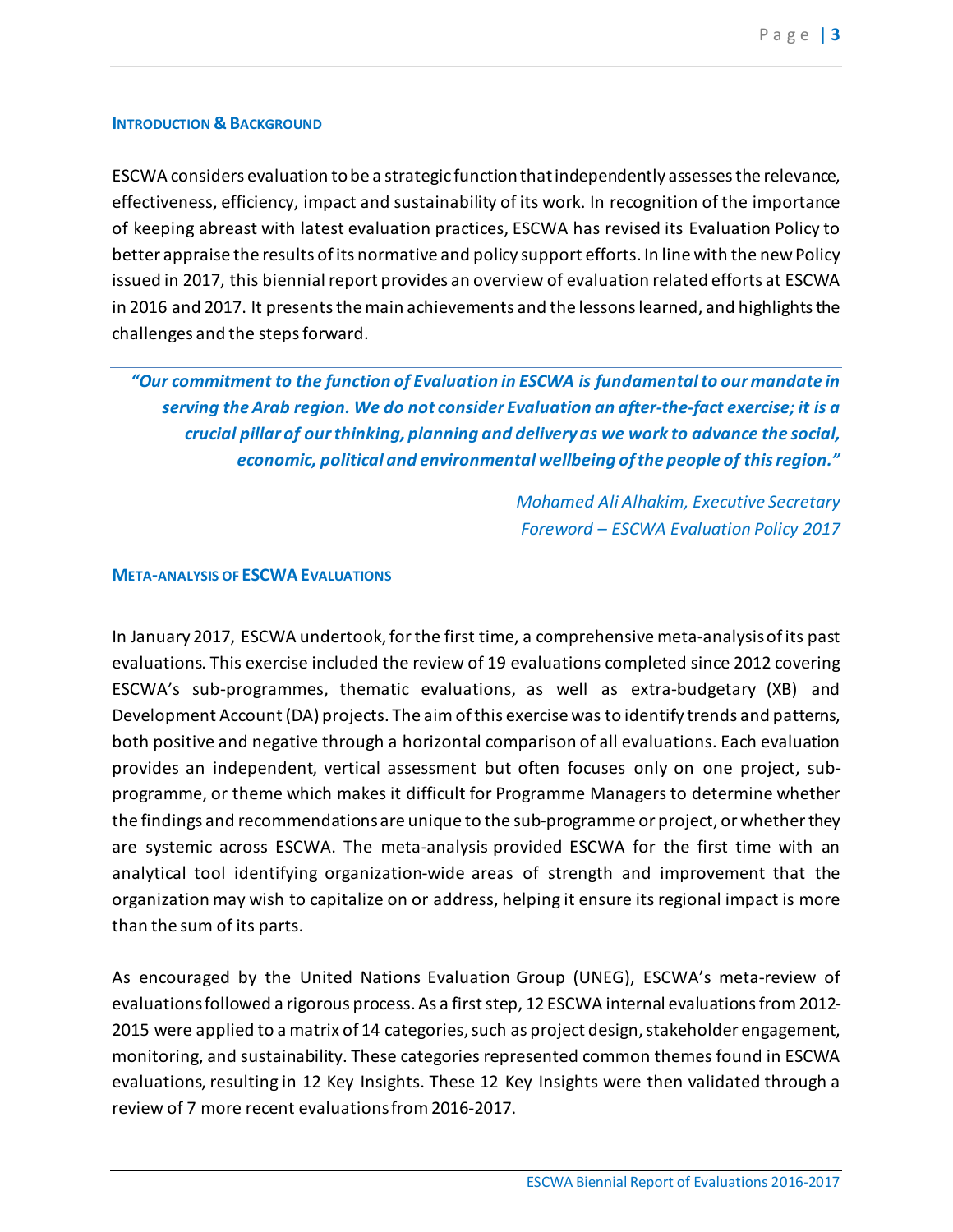The 12 Key Insights of the meta-analysis were organized based on the criteria of relevance, effectiveness, efficiency and sustainability and indicated the following:

## **Relevance**

Overall, ESCWA's work is relevant to the needs of the region, to the Internationally Agreed Development Goals and to its mandates, although further opportunities exist to better target its work.

## **Key Insight 1 - Relevance levels vary between member States and topics**

- **Finding:** Insufficient attention is paid to the differences between the sub-regions and member States.
- **Recommendation:** ESCWA should tailor its support to the sub-regional level to increase its relevance to its member States.

## **Key Insight 2 - More knowledge about the problems being addressed is recommended**

- **Finding**: Needs assessments and problem analysis are rarely undertaken with external input, and baselines are often missing as normative work is hard to quantify.
- **Recommendation**: Ensure input from external stakeholders in the needs assessments and problem trees and consider knowledge or capacity surveys at the start of projects to establish baselines.

## **Key Insight 3 - Participation in DA projects is consistently problematic**

- **Finding:** Project teams are often not able to impose criteria for participation and project focal points are frequently unaware ofthem. As a result, participants often do not meet the required profile.Women participation is typically around 30-40%.
- **Recommendation:** Define participation criteria clearly and explain them to the focal points and senior officials in member States; ensure women's participation is closer to 50%.

## **Effectiveness**

ESCWA produces unique work and is often praised for addressing topics that are otherwise disregarded.However, inconsistent engagement with external stakeholders and participants and inconsistent quality often limits the effectiveness of its work.

## **Key Insight 4 - Inconsistent engagement with external partners and participants**

**Finding:** External partners and participants would prefer greater and more consistent engagement in ESCWA's projects. Some ESCWA partnerships could be more strategic.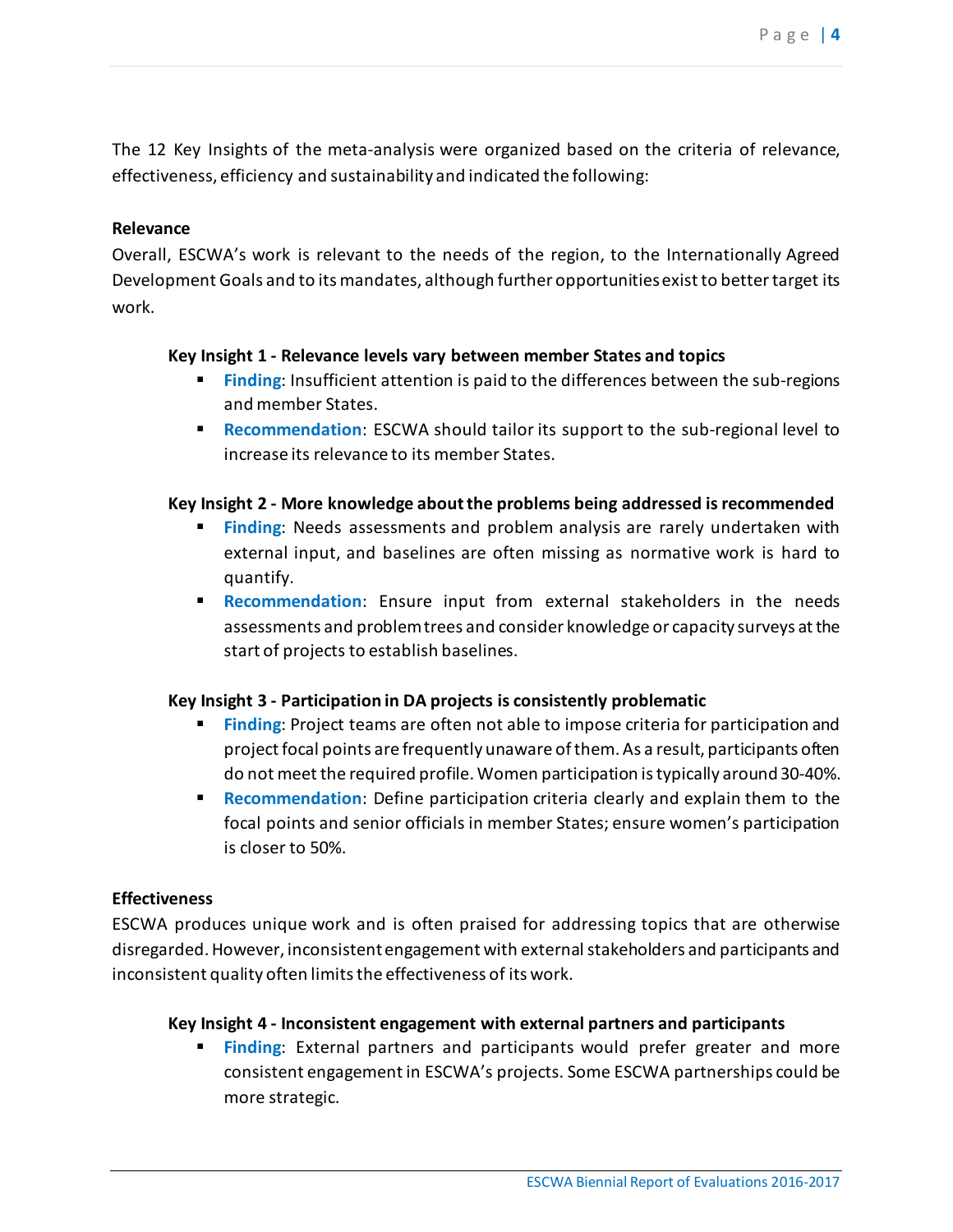**Recommendation:** Ensure that partnerships are goal-oriented and ensure regular and consistent engagement with partners and participants at the time of project inception.

## **Key Insight 5 - The quality of ESCWA's work in its three core functions is varied**

- **Finding**: ESCWA knowledge products often do not target a specific audience and are not sufficiently disseminated and tracked for their uptake. Technical cooperation is much appreciated but often is not aligned with the programme of work. ESCWA's Technical Committees can be maximized for more impact.
- **Recommendation**: Clearly define the target audience and develop a dissemination plan for knowledge products; further align technical cooperation with the programme of work; and design a strategy to maximise the impact of Technical Committees.

## **Efficiency**

ESCWA's work has garnered praise for its flexibility but could be more efficient if workplans and internal monitoring for results mechanisms were better designed and implemented.

## **Key Insight 6 - Logical Frameworks are often poorly designed, but projects work within budget and are efficient at gaining in-kind support**

- **Finding:** Given Secretariat requirements, Expected Accomplishments (EAs) and Indicators of Achievement (IoAs) often exceed the scope of the project or programme and are not readily measurable. Projects are completed within budget and often solve the problems creatively to obtain in-kind support.
- **Recommendation**: Consider developing a Theory of Change alongside the logframe, and if IoAs are outside the scope of work, develop proxy indicators.

## **Key Insight 7 - Internal monitoring and reporting is inconsistent**

- **Finding:** Most Divisions and projects do not have a system in place to monitor for results/impact.
- **Recommendation**: ESCWA should decide how substantive and results-based monitoring takes place. Tools and mechanisms for monitoring for results should be designed for ESCWA´s regular work and for its projects.

## **Key Insight 8 - Flexibility in project/programme workplan leads to greater relevance and greater efficiency**

- **Finding**: Some DA projects and programmes of work are modified during implementation to address emerging issues, thereby improving relevance and impact, but not all project/programme managers are aware of this option.
- **Recommendation**: When applicable, undertake changes through formal review channels as soon as possible to improve relevance and impact.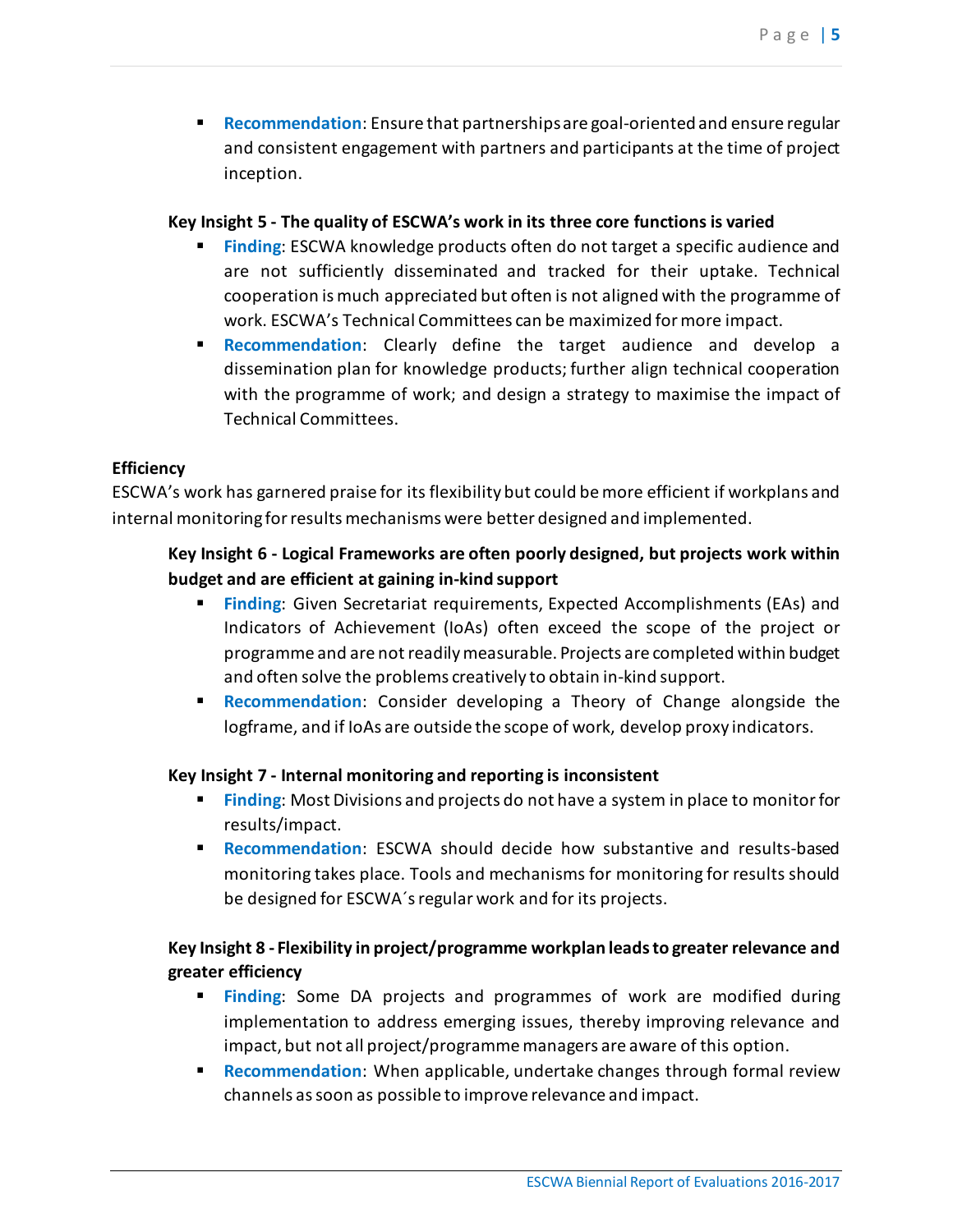## **Key Insight 9 - Sub-contracting and administrative challenges are persistent and can deter ESCWA staff from initiating XB/DA projects**

- **Finding:** Contracts with consultants are often time consuming, consultant deliverables are often delayed and sometimes below quality, and ESCWA staff are frequently unaware of recourse options.
- **Recommendation**: Staff should be trained on the contracting of consultants and should know their options, and be empowered to pursue themwhen a consultant under-performs.

## **Sustainability**

Although a majority of project stakeholders and participants request projects to continue, the sustainability of most projects is not sufficiently institutionalized or ensured.

## **Key Insight 10 - Insufficient sustainability measures**

- **Finding:** Many projects assume that knowledge production, capacity building and maintenance of online platforms equalssustainable gains.
- **Recommendation**: Design an explicit exit strategy within each project, with continued opportunities for the application of skills acquired.

## **Key Insight 11 - Projects are not integrated enough into regular programme of work**

- **Finding**: As DA projects are not extended, much of their sustainability lies in the integration of the project into the Section's regular programme of work.
- **Recommendation**: Identify how the various components of ESCWA's regular work can continue aspects of project work.

## **Key Insight 12 - Attempts at Resource Mobilisation for follow-up projects are limited**

- **Finding:** Successful small DA projects can be treated as "pilot projects" and used to gain larger XB funds, but this is rarely done.
- <span id="page-5-0"></span>**Recommendation:** Use the positive experience of DA projects when pitching to donors.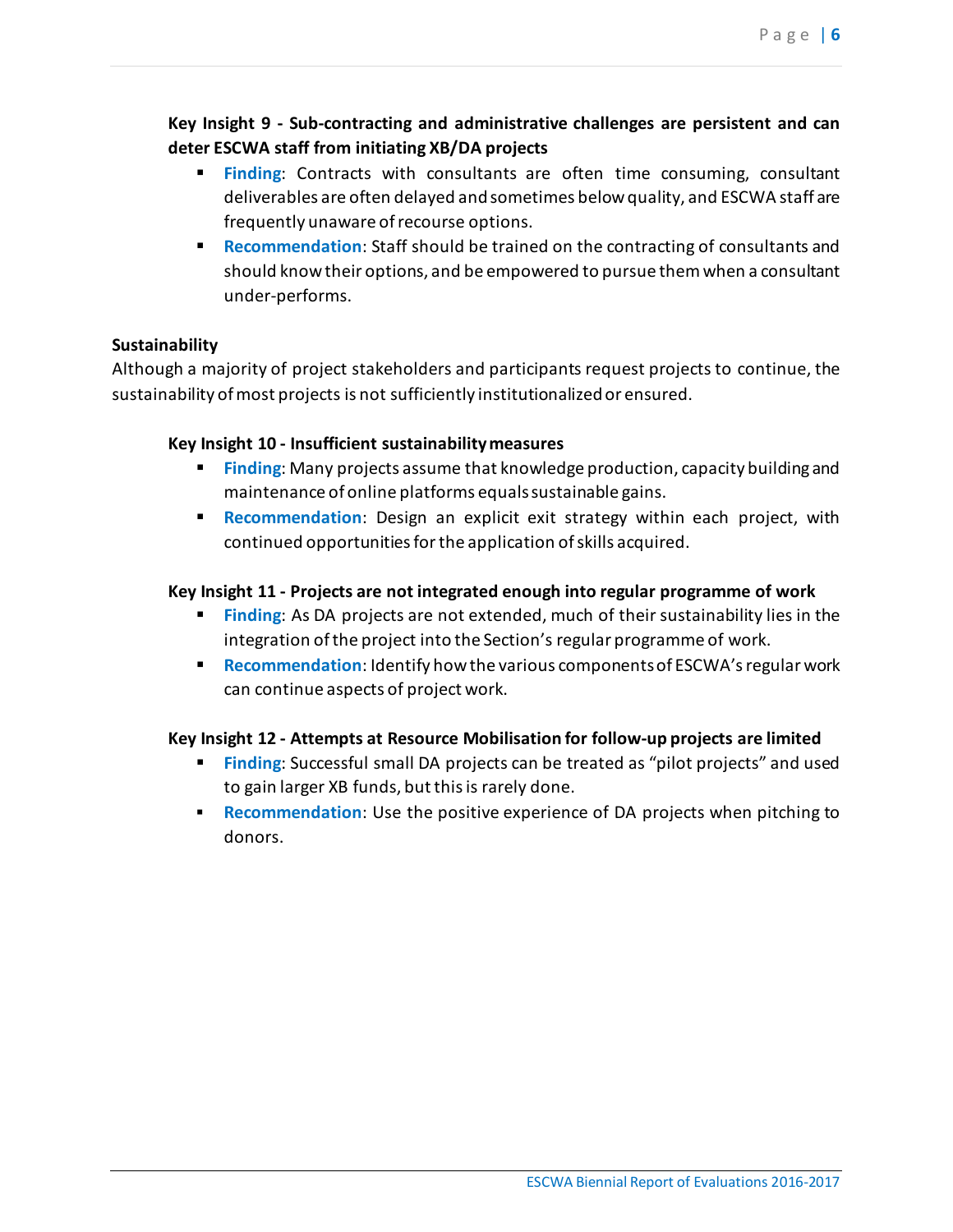#### **IMPLEMENTED EVALUATIONS**

Every biennium, ESCWA carries out discretionary and mandatory evaluations of its Subprogrammes, Development Account (DA) projects and projects financed from extrabudgetary sources (XB), according to a set biennial workplan and budget. In 2016-2017, ESCWA completed the evaluation of five DA projects and two extra-budgetary projects. In addition, it completed a thematic evaluation of ESCWA´s publications and initiated the evaluation of two Subprogrammes(see Annexes 1, 2 and 3).

#### <span id="page-6-0"></span>**THEMATIC & SUBPROGRAMME EVALUATIONS**

**Thematic evaluations**focus on a specific theme that is critical across different divisions in ESCWA and assessesthe performance of ESCWA's work in this area. In the 2016-2017 Biennium, ESCWA undertook a thematic evaluation of publicationsproduced in 2014-2015. The evaluation focused on the quality of publications and assessed selected publications according to the criteria of content, relevance and process.

The evaluation was divided into two phases, undertaken between July and December 2016. The first phase consisted of a desk review of 41 publications that were assessed against 18 criteria for content and relevance. The first phase concluded with a scored matrix against which the 41 publications were measured. The scoring of individual publications was confidential, and analysis focused on identifying broad trends. The second phase of the evaluation focused on assessing the process for publications, from conceptualization to implementation. An in-depth assessment was undertaken of five publications, and a total of 19 interviews and one focus group were conducted to validate findings and to explore forward-looking mechanisms to enhance the quality of ESCWA publications.

Overall, ESCWA publications were found to be relevant to the needs of the region, issued in a timely manner and citing respected sources, with good outreach to key experts in the field. ESCWA authors demonstrated pride in their work, and all ESCWA staff provided many suggestions for ways to further improve the quality of publications, indicating their positive engagement in the process.

While the evaluator identified the strengths of ESCWA publications, she also highlighted some areas for further work to improve the quality of publications. These key findings focused on the role of publications in promoting policy change, the integration of gender and human rights concerns, quality assurance mechanisms, and compliance with UN standards and methodologies.

The evaluation triggered the organization of an inclusive internal process of consultations through five thematic focus groups and individual interviews, resulting in the preparation of ESCWA's first draft Publication Strategy and guidelines.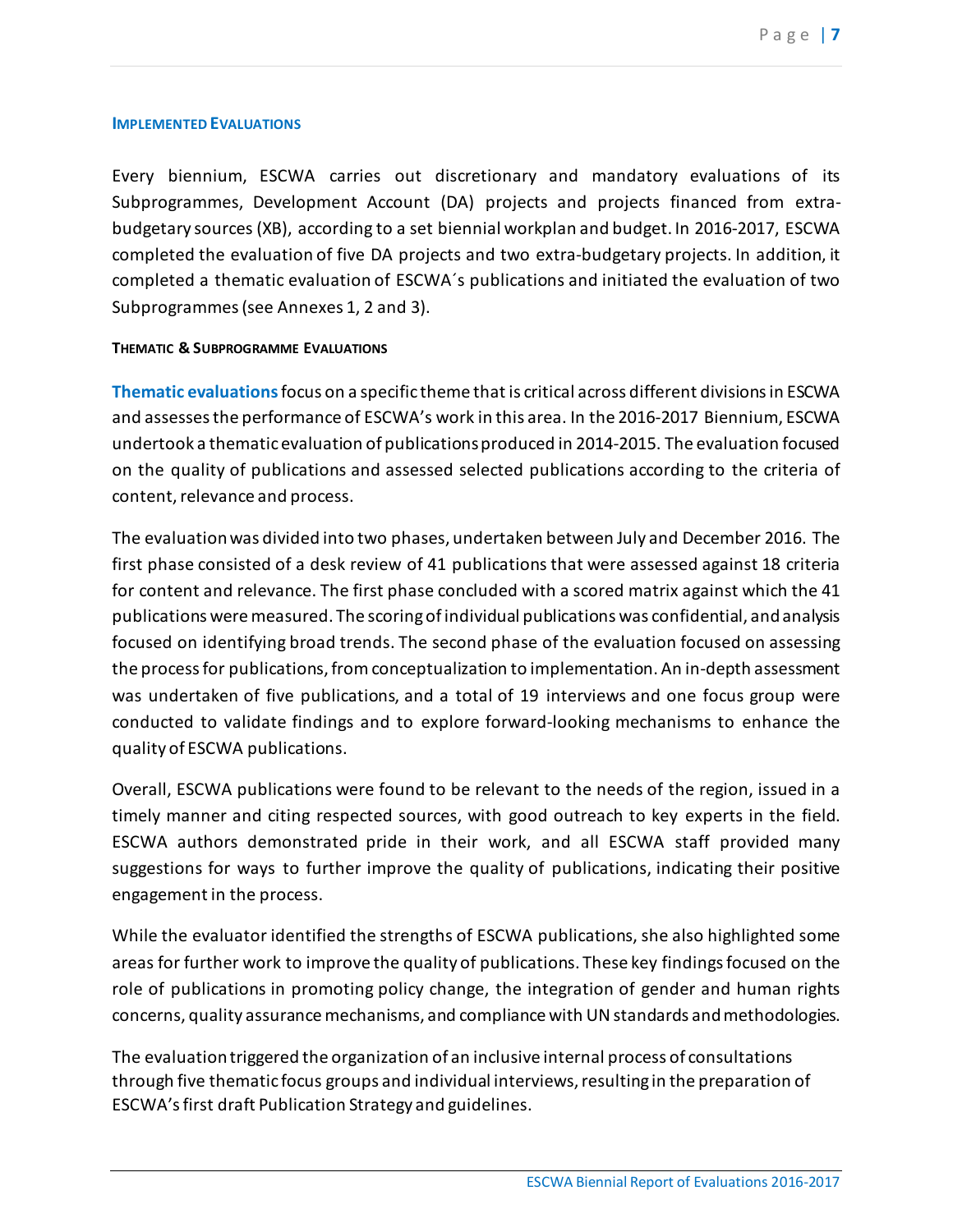**Subprogramme evaluations** examine the overall performance of a substantive Subprogramme or Division in ESCWA. Such evaluations normally examine the relevance, effectiveness and impact of the Subprogrammes through their knowledge production, engagement with stakeholders, technical cooperation, strategy and implementation of projects. In the 2016-2017 Biennium, ESCWA initiated two discretionary programmatic evaluations: The Economic Development and Integration Division and the Sustainable Development Policies Division. These are expected to be finalized in the first half of 2018. (see Annex 3: Discretionary Thematic & Subprogramme Evaluations). Discretionary evaluations of other Subprogrammes are also planned for the next biennia. In 2018-2019, ESCWA plans to undertake programmatic evaluations for the Statistics Division (SD) and the Social Development Division (see Annex 4: ESCWA's 2018-19 Evaluation Workplan).

#### <span id="page-7-0"></span>**EXTRA-BUDGETARY & DEVELOPMENT ACCOUNT EVALUATIONS**

 $\overline{a}$ 

ESCWA also undertakes evaluations of specific projects managed by the different Subprogrammes. Project evaluations are normally time bound to the life of the project and focus on assessing the extent to which ESCWA met the stated objectives and outcomes identified in the project document. In the 2016-17 biennium, ESCWA completed two extra-budgetary evaluations<sup>[1](#page-7-1)</sup>: one evaluation of the XB project the "National Agenda for the Future of Syria" and one evaluation of the XB project on "Establishing a Regional Mechanism for Improved Monitoring and Reporting on Access to Water Supply and Sanitation Services in the Arab Region (MDG+ Initiative)". In addition, it initiated the evaluation of the XB project "Assessment of Climate Change Impacts on Water Resources and Socio-Economic Vulnerability in the Arab Region (RICCAR)", which will be finalized in the first quarter of 2018. (See Annex 1: Extra-budgetary Project Evaluations, 2016-2017.)

<span id="page-7-1"></span><sup>1</sup> ESCWA's 2014 Evaluation Policy indicates that all extra-budgetary projects with budgets exceeding \$500,000 will be evaluated, the evaluation of other projects lies at the discretion of the donor. It is recommended to allocate 2 to 4 per cent of the budget for monitoring and evaluation.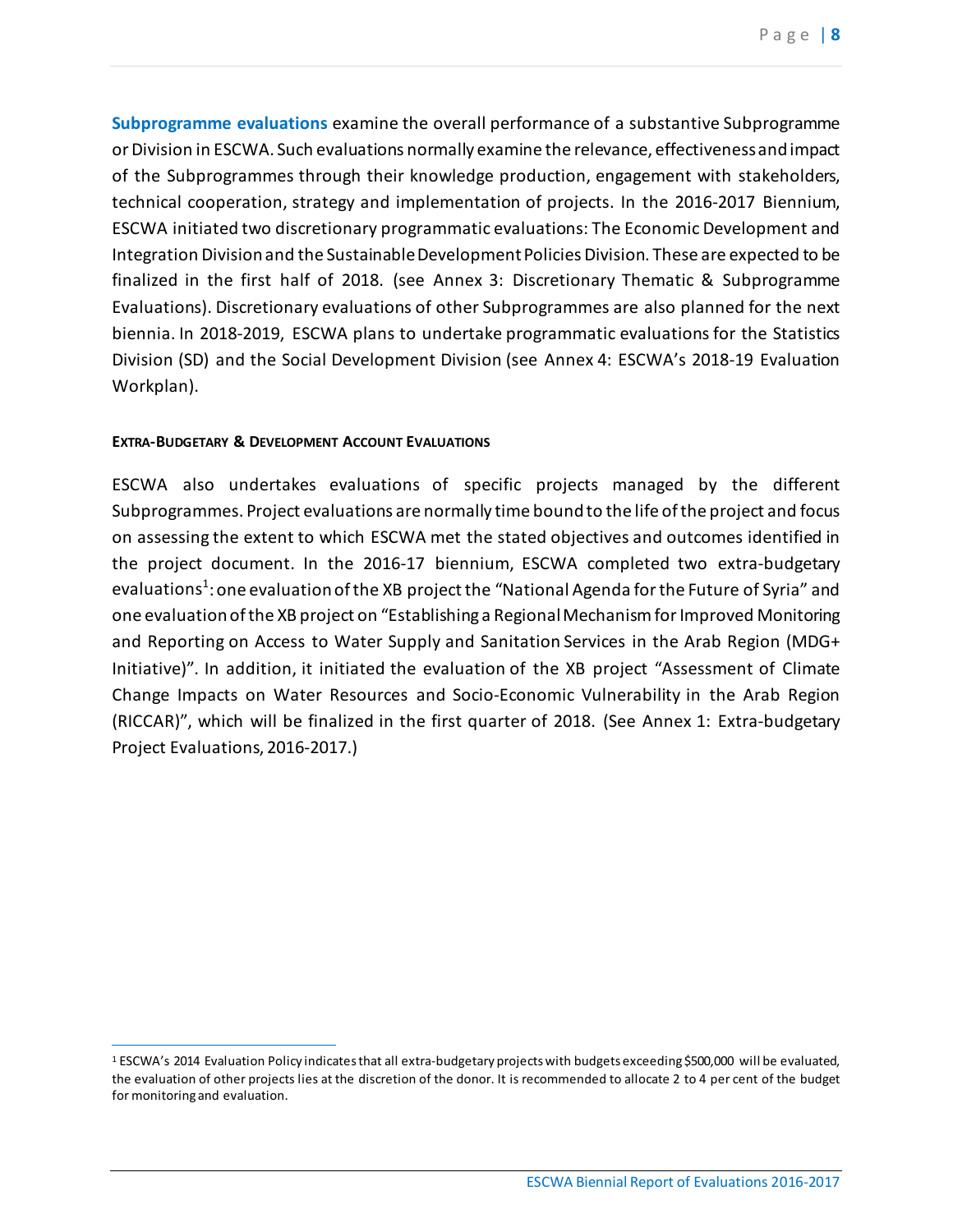## **Box 1 - The NAFS evaluation supports upcoming planning and fund-raising**

<span id="page-8-0"></span>In June 2016, ESCWA completed a formative evaluation of its largest extra-budgetary project: the "National Agenda for the Future of Syria" (NAFS). The aim of this evaluation was to provide key findings and recommendations for the planning of the second phase of the project. Given its formative nature, the evaluation was carried out during the implementation of the first phase to be able to provide timely feedback to the project team before the start of the second phase.

The evaluation was undertaken by the Royal Tropical Institute (KIT), a leading development institute based in the Netherlands, which conducted the evaluation fieldwork in Beirut, Gaziantep, Istanbul and Berlin. The data collection consisted of 58 semi-structured interviews, a comprehensive review of the project documentation, and the observation of meetings and conferences. The evaluation findings were validated through a series of workshops with the NAFS project team, and shared with all donors and partners. As result of the rigor and credibility of the evaluation, the project was able to raise further funds for the second phase of NAFS.

*"The evaluation helped us see that, in our ambition to address all needs, we spread too thin. it gave our experts the chance to speak anonymously about their real views, so that we could formulate our work more effectively."*

*Bassel Kaghadou, Senior Technical Advisor of NAFS*

Additionally, in the 2016-2017 biennium, ESCWA completed the following Development Account (DA) evaluations:

- Institutional and capacity building for Parliaments in Selected Arab Countries and other stake holders to implement SCR 1325 (2000) on Women, Peace and Security;
- Academy of ICT Essentials for Government Leaders in the ESCWA Region (AIGLE);
- Strengthening Capacities to Utilize Workers' Remittances for Development;
- Developing Capacities of the Arab Countries for Climate Change Adaptation by Applying Integrated Water Resource Management Tools; and
- Building Capacities in Developing Appropriate Green Technologies for Improving the Livelihood of Rural Communities in the ESCWA Region,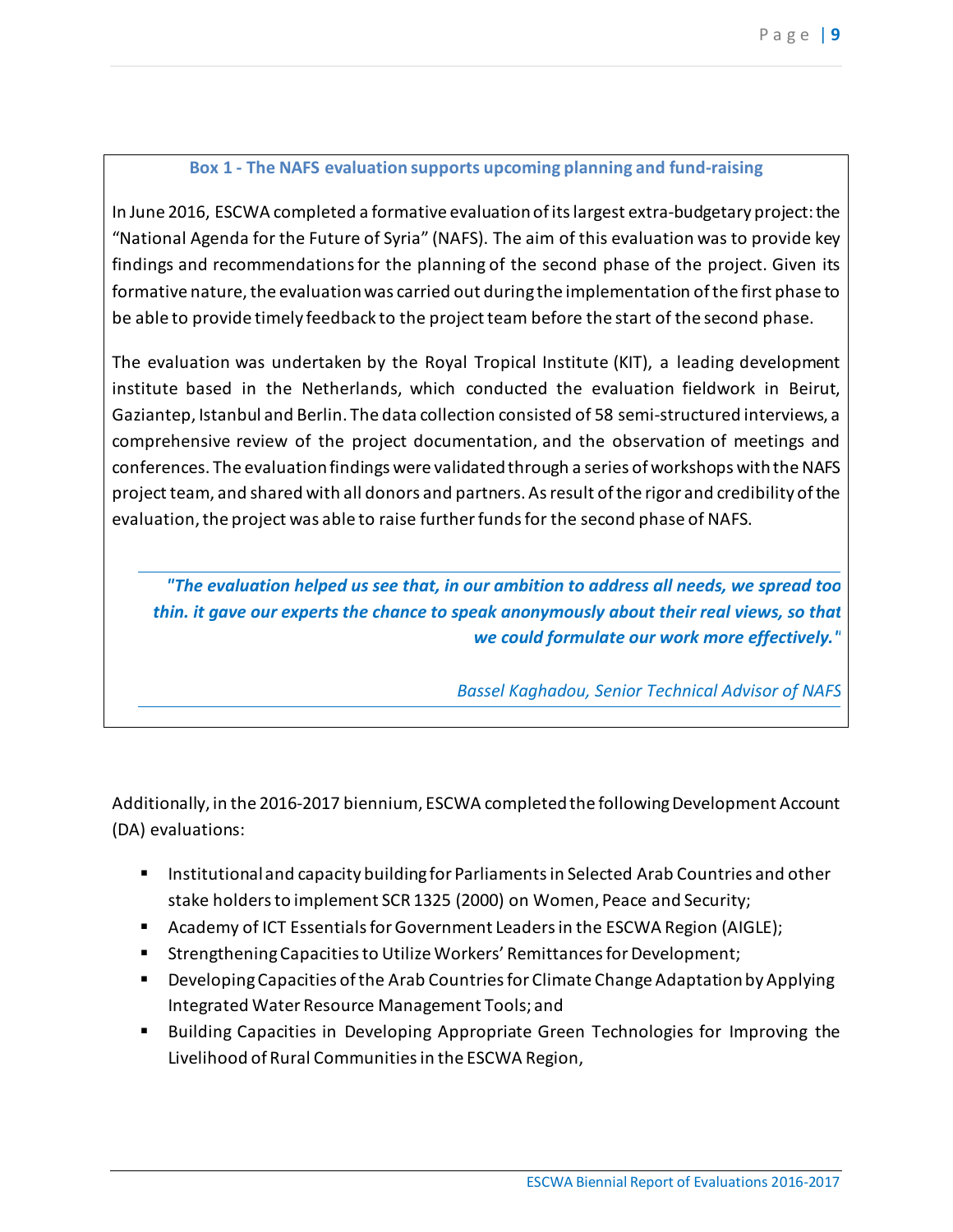and initiated the following DA evaluations:

- Strengthening the statistical capacity of the countries members of the Economic and Social Commission for Western Asia in producing and disseminating short-term economic indicators for sustainable growth;
- **Promoting renewable energy investments for climate change mitigation and sustainable** Development;
- Developing the capacity of countries members of the Economic and Social Commission for Western Asia to address the water and energy nexus for achieving sustainable development goals; and
- **Establishing National Technology Development and Transfer Systems in select ESCWA** member states.

Of the completed DA evaluations, three were initiated in 2015. (See Annex 2: Development Account Project Evaluations, 2016-2017).

The findings and recommendations of all the project evaluations undertaken in 2016-17 were included in the meta-analysis of ESCWA evaluations, presented in this report under the section on meta-analysis. The following two charts provide an overview of the resources and effort to conduct XB and DA project evaluations in 2016-17.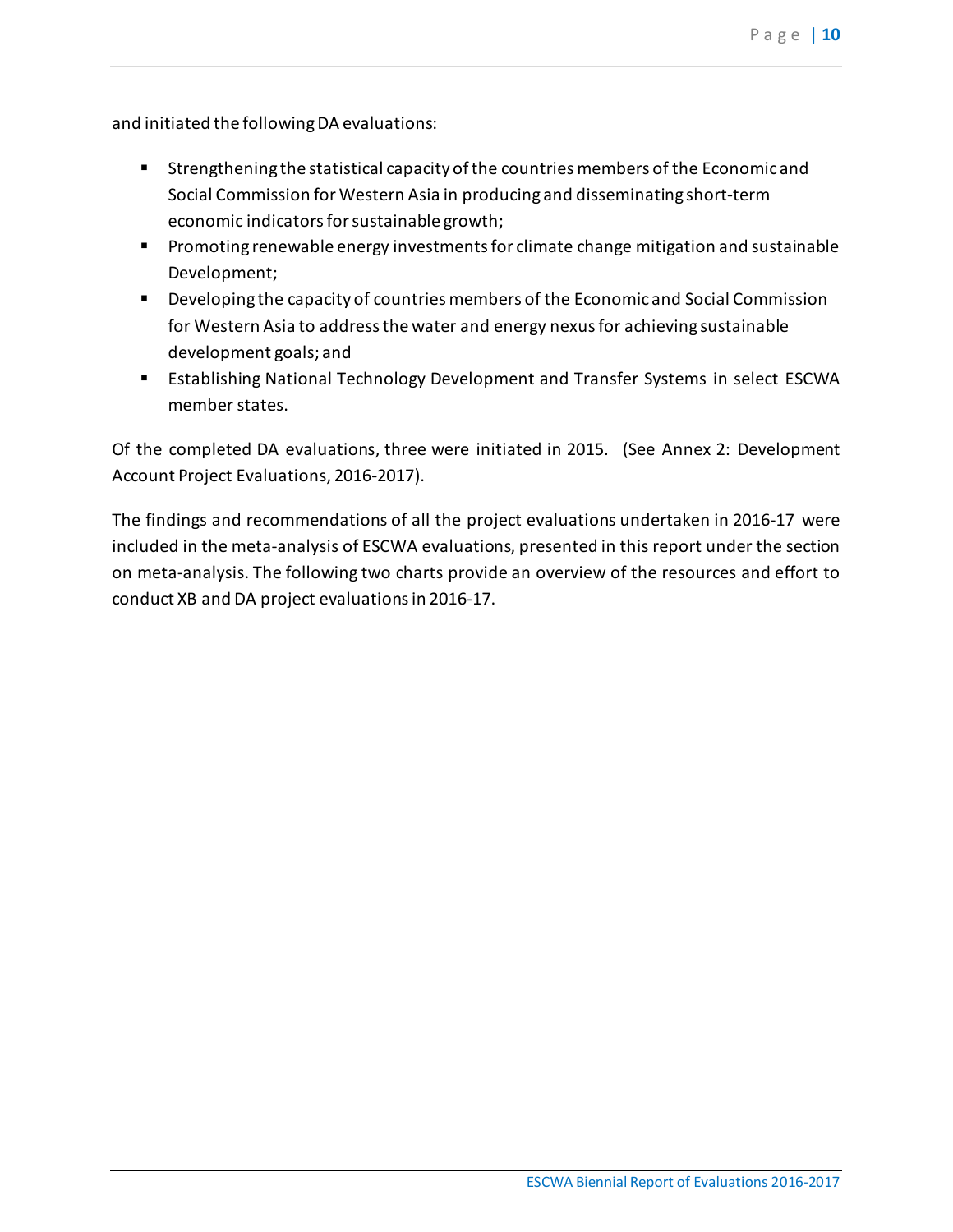<span id="page-10-0"></span>

**Chart 1 – Triangulation in Development Account and extra-budgetary projects**

**Chart 2 – Budget allocation for project evaluations** 

<span id="page-10-1"></span>

In 2018-2019, ESCWA will conclude the evaluation of the following DA and XB projects:

## **DA projects:**

**Strengthening the statistical capacity of the countries members of the Economic and** Social Commission for Western Asia in producing and disseminating short-term economic indicators for sustainable growth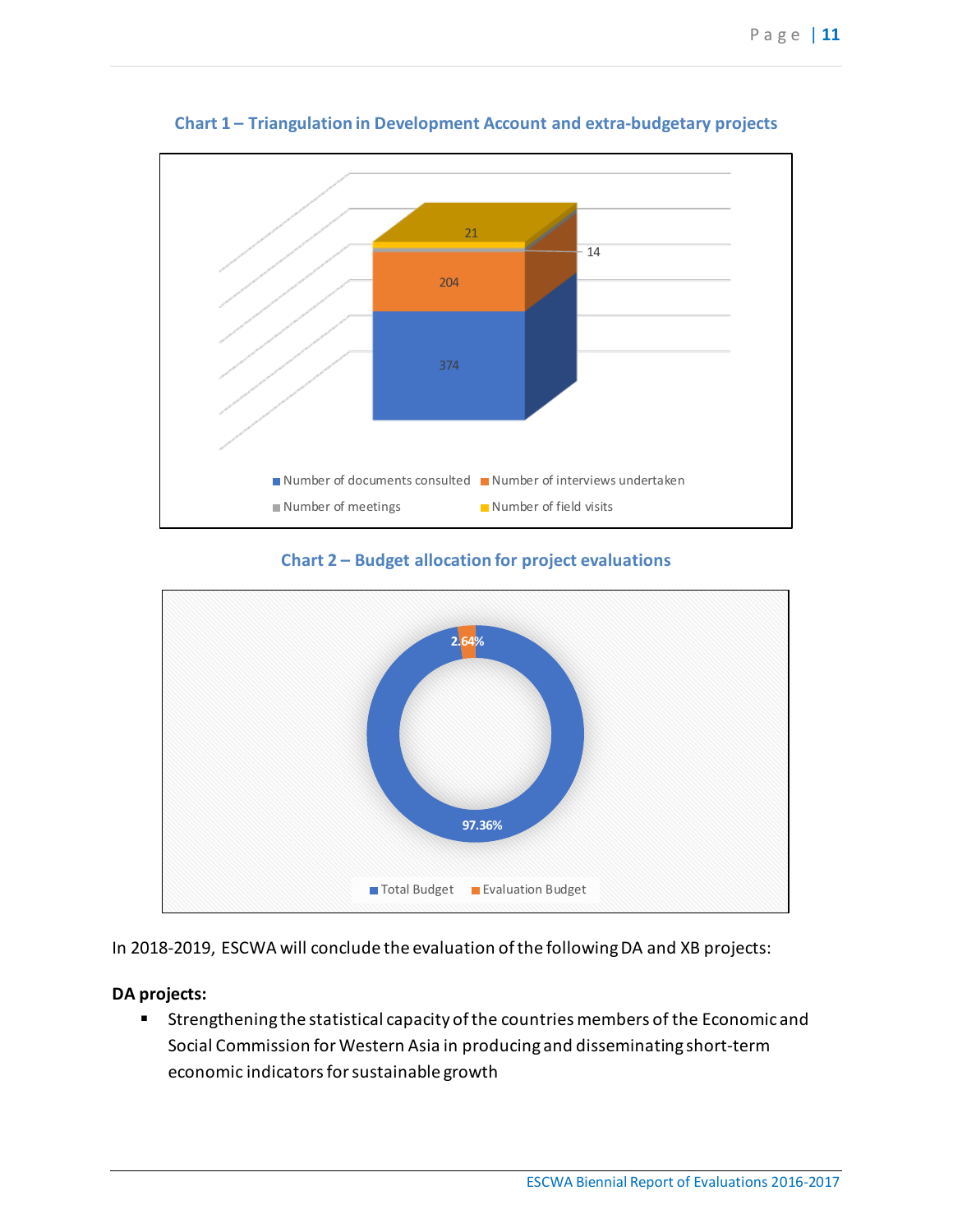- **Promoting renewable energy investments for climate change mitigation and sustainable** Development
- Developing the capacity of countries members of the Economic and Social Commission for Western Asia to address the water and energy nexus for achieving sustainable development goals
- **Establishing National Technology Development and Transfer Systems in select ESCWA** member states
- Strengthened national capacities for integrated, sustainable and inclusive population and development policies in the Arab region
- **Promoting Social Justice in Selected Countries in the Arab Region**
- Facilitating the Implementation of the Arab Custom Union

## **XB projects:**

- Assessment of Climate Change Impacts on Water Resources and Socio-Economic Vulnerability in the Arab Region (RICCAR)
- National Agenda for the Future of Syria Phase II
- <span id="page-11-0"></span>**Promoting food and water security through cooperation and capacity development in** the Arab Region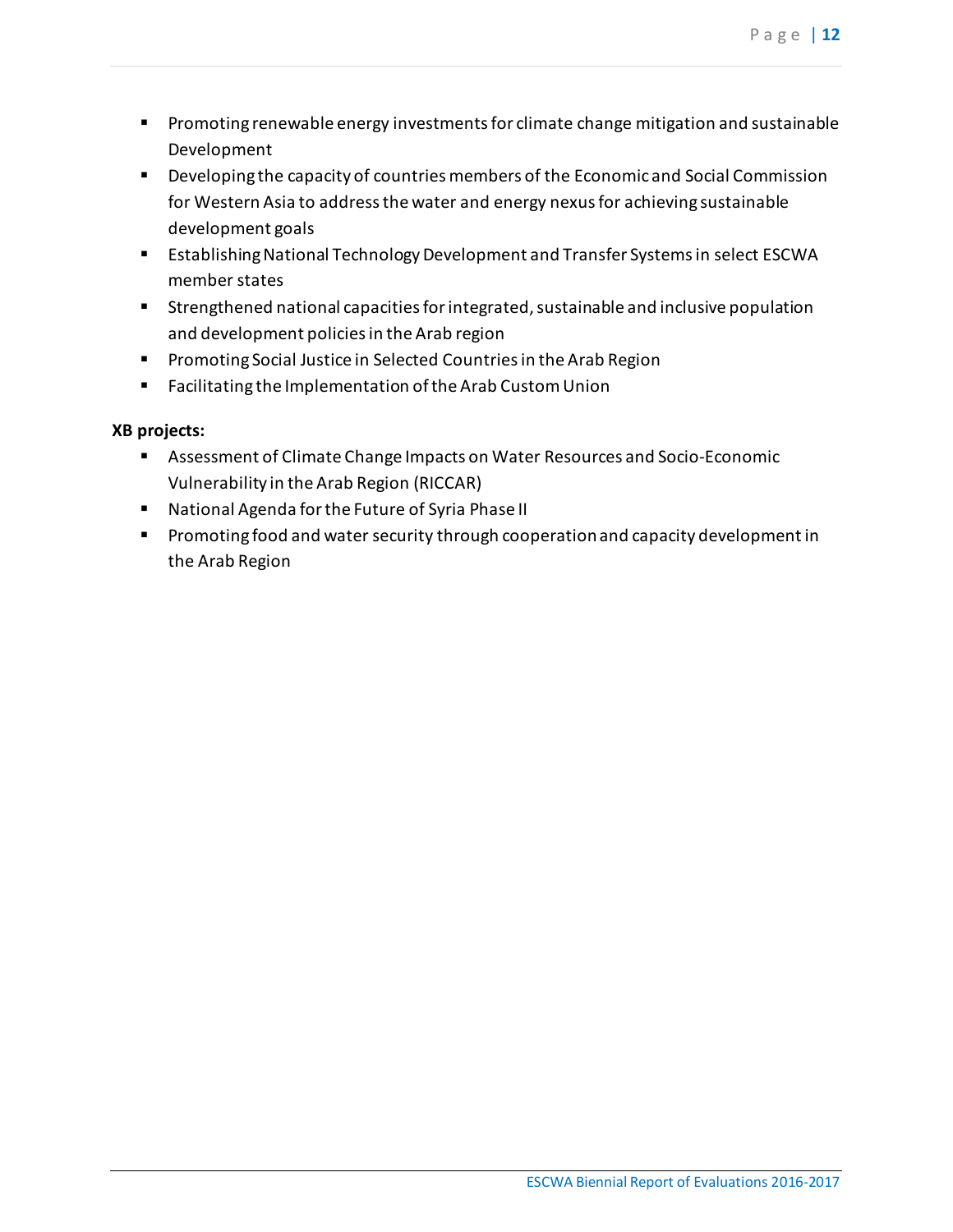#### **IMPROVING ESCWA'S EVALUATION PERFORMANCE**

#### <span id="page-12-0"></span>**ESCWA'S NEW EVALUATION POLICY**

In July 2017, the Executive Secretary, Mohamed Ali Alhakim, launched ESCWA's revised Evaluation Policy. The comprehensive update reflects a dynamic policy that adapts to the developments in the UN evaluation community and in the global development work. In practical terms, the new Policy integrates all the new Evaluation Norms and Standards adopted by the UN Evaluation Group (UNEG) in June 2016. The Policy also considers the global development advances represented by the 2030 Agenda and the focus on sustainable and inclusive development. It guides evaluations to address the long-term impact of ESCWA's work, the extent to which ESCWA's interventions address the root causes of inequality and injustice, and ESCWA's efforts to push for transformative change. Finally, the revised Policy keeps its three main objectives - accountability, managing for results and continuous learning - and renews ESCWA's commitment to uphold and advance the UN principles of Human Rights and Gender Equality. **CONSOLIDATING EVALUATION PRACTICES** 

<span id="page-12-1"></span>The 2016-2017 biennial Evaluation Plan was developed in consultation with the Executive Secretary, and with ESCWA's governing Commission and subsidiary Executive Committee. As part of the new plan ESCWA consolidated many practices and improvements.

ESCWA further developed the roster of evaluators with regional experience. A call for applicants was placed on relevant websites, and a large number of applications were received. After a thorough review and preliminary interviews, further experienced evaluators were added to the roster, including Arabic-speaking experts.

The ESCWA evaluation team created new evaluation tools and revised existing ones. ESCWA further refined its standardized annexes of evaluation Terms of Reference with a detailed outline for inception and evaluation reports, and created a new checklist for integrating gender in Evaluation Reports. These tools provide external experts with clear instructions on how to structure reports, how to mainstreamgender and human rights, and how to comply with the new UNEG Norms and Standards.

ESCWA continued its outreach activities in 2016-2017 to strengthen its evaluation culture. For each Subprogramme evaluation, the ESCWA evaluation team organized division-wide meetings to explain the objectives, steps, roles and responsibilities in the evaluation process. Further, evaluation findings and recommendations are publicly available on ESCWA's website<sup>[2](#page-12-2)</sup>.

<span id="page-12-2"></span> $\overline{a}$ <sup>2</sup> https://www.unescwa.org/sites/www.unescwa.org/files/page\_attachments/escwa-evaluation\_policy\_online.pdf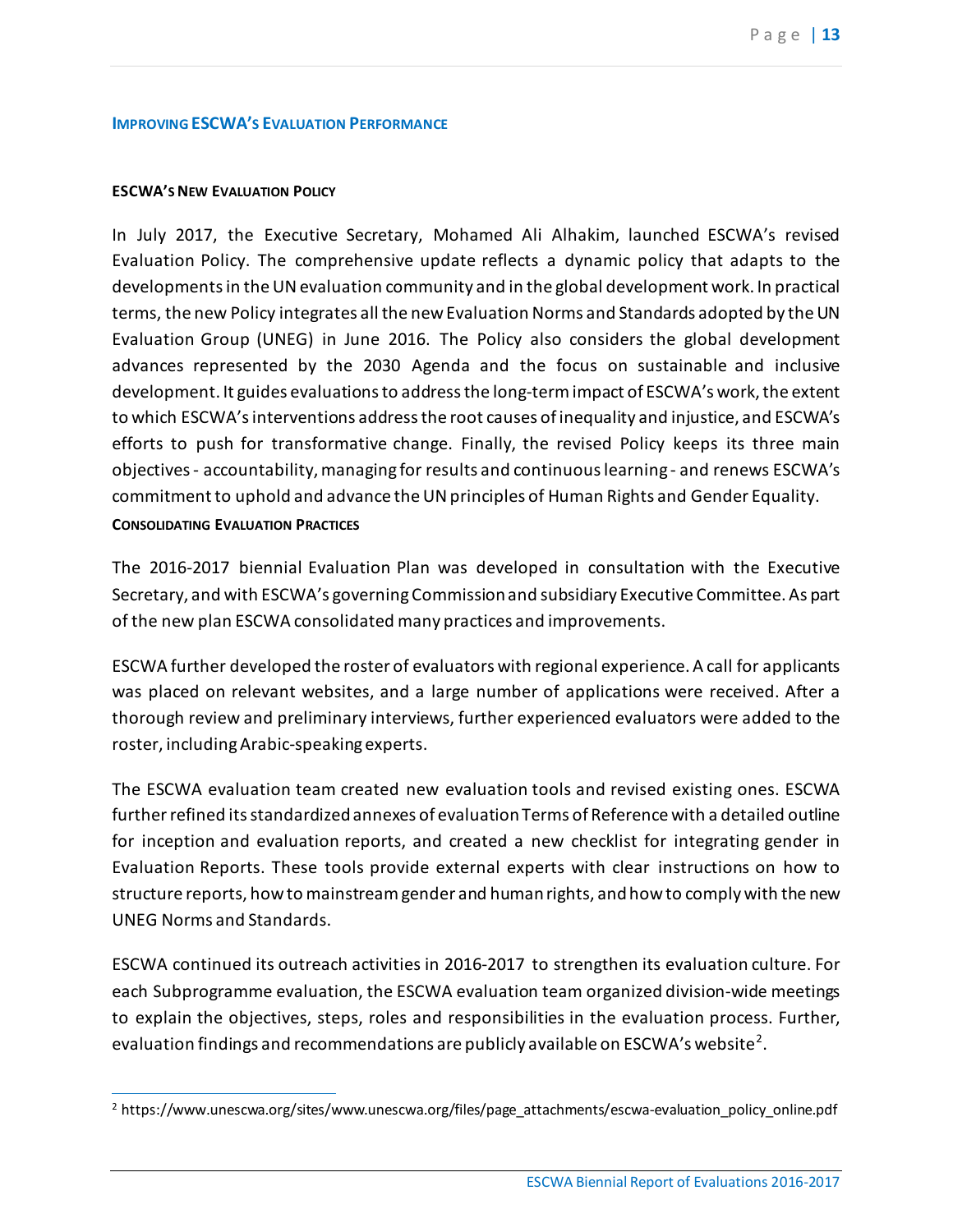Finally, Subprogramme evaluation recommendations continued to form a pillar in every Management Performance Compact signed between Division Directors and the Executive Secretary, thus integrating the learning component of evaluations directly into time-bound and regularly monitored action plans.

#### **Box 2 - ESCWA's Evaluation Activities in 2014-2015, assessed by OIOS**

<span id="page-13-0"></span>ESCWA's achievements in the 2014-2015 biennium built on progress made in the previous biennium as acknowledged in "United Nations Secretariat Evaluation Scorecards 2014-2015", prepared by the Inspection and Evaluation Division of the Office of Internal Oversight Services (IED/OIOS). This exercise acknowledged the progress made by ESCWA during the 2014-15 biennium to enhance the evaluation function. It also identified areas for further improvement.

ESCWA's overall assessment was positive, as it improved its performance in eight of the fourteen indicators. Among others, it improved its performance regarding the quality of the reports and recommendations, the evaluation policy, the reporting lines and the Subprogramme coverage. However, the results did not improve with regards to the independence of the evaluation function and of the overall M&E budget.

The report acknowledged the changes made since the 2012-2013 biennium, in particular the adoption of ESCWA's Evaluation Policy in 2014. The report commended the integration of gender in evaluations and the improvement in the quality and ownership of Subprogramme Evaluations through the introduction of Steering Groups and participatory final evaluation workshops where findings are validated and recommendations jointly developed.

The scorecard underlined that ESCWA's programme budget allocated for monitoring and evaluation was below the UN secretariat wide average. For the 2014-2015 biennium, this did not lead to a limited activity of ESCWA's evaluation function. As OIOS highlighted: "Leadership from the office of the Executive Secretary, and proactive engagement by the Evaluation Chief were identified as contributing factors to their strong function" $^{\prime\prime}$  .

Overall, according to the OIOS Report, ESCWA's evaluation performance was notable, in comparison to other Regional Commissions, with only ECLAC obtaining a higher final score.

Source: OIOS, United Nations Secretariat Evaluation Scorecards 2014-2015, 19 June 2017, Assignment No.: IED-17- 003

<span id="page-13-1"></span> $\overline{a}$ <sup>3</sup> See A/72/72 on "Strengthening the role of evaluation and the application of evaluation findings on programme design, delivery and policy directives", page 13.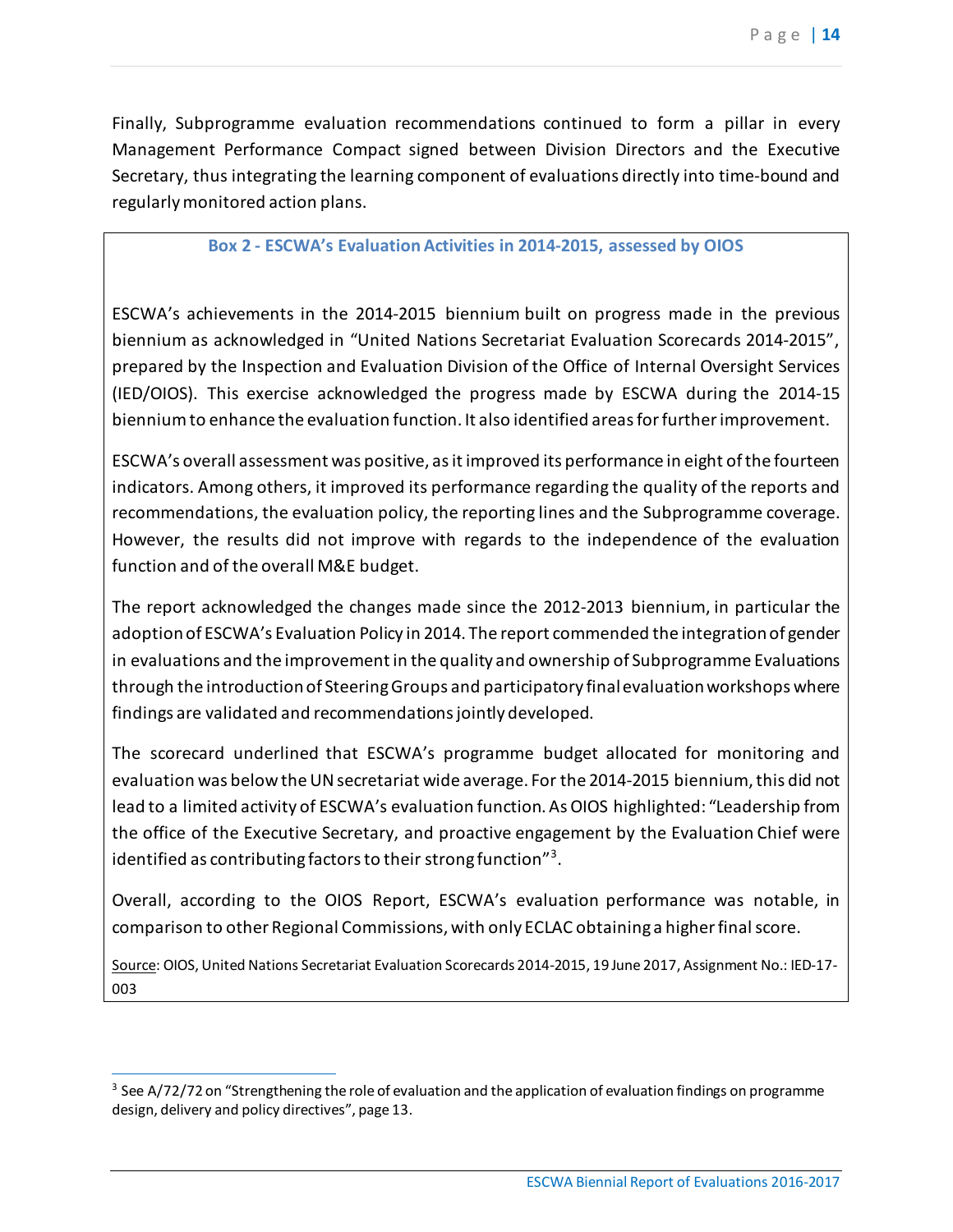#### <span id="page-14-0"></span>**ESCWA EFFORTS TO INTEGRATE GENDER IN EVALUATIONS**

ESCWA continued to report on the degree of gender mainstreaming of its evaluations to the UN System-wide Action Plan on Gender Equality and the Empowerment of Women, or UN-SWAP. During the 2016-2017 biennium, ESCWA maintained its high score in the UN-SWAP exercise obtaining "exceeds requirements" in 2016 and 2017. This continued achievement underscores ESCWA's commitment to integrate gender equality and the empowerment of women in all the stages of the evaluation process.

## <span id="page-14-1"></span>**Box 3 - ESCWA Gender Award for Integrating Gender in Evaluations**

In September 2016, the positive results of integrating gender into evaluations were recognized with the ESCWA Award on Advancing Gender Equality and the Empowerment of Women. The Executive Secretary presented the award to two staff members from the evaluation team. Mehrinaz Elawady, Director of the ESCWA Centre for Women, said the process for selecting winners was very competitive and based on clear set criteria. Applications were reviewed by an independent four-member panel.

*"Sonya Knox and Felix Herzog worked collaboratively on reviewing ESCWA evaluation policy to ensure the integration of gender and human rights perspectives. They ensured that all recruited consultants for evaluations have a gender background. They developed hands-on tools guiding evaluators to address gender equality. The team also instituted a process of ensuring that all ESCWA evaluations are reviewed by a gender specialist to include a gender dimension.*

*ESCWA Gender Award Panel[4](#page-14-3)*

<span id="page-14-3"></span><span id="page-14-2"></span> $\overline{a}$ <sup>4</sup> See ESCWA website under: https://www.unescwa.org/news/escwa-rewards-staff-members-distinguished-workgender-equality-and-women-empowerment-0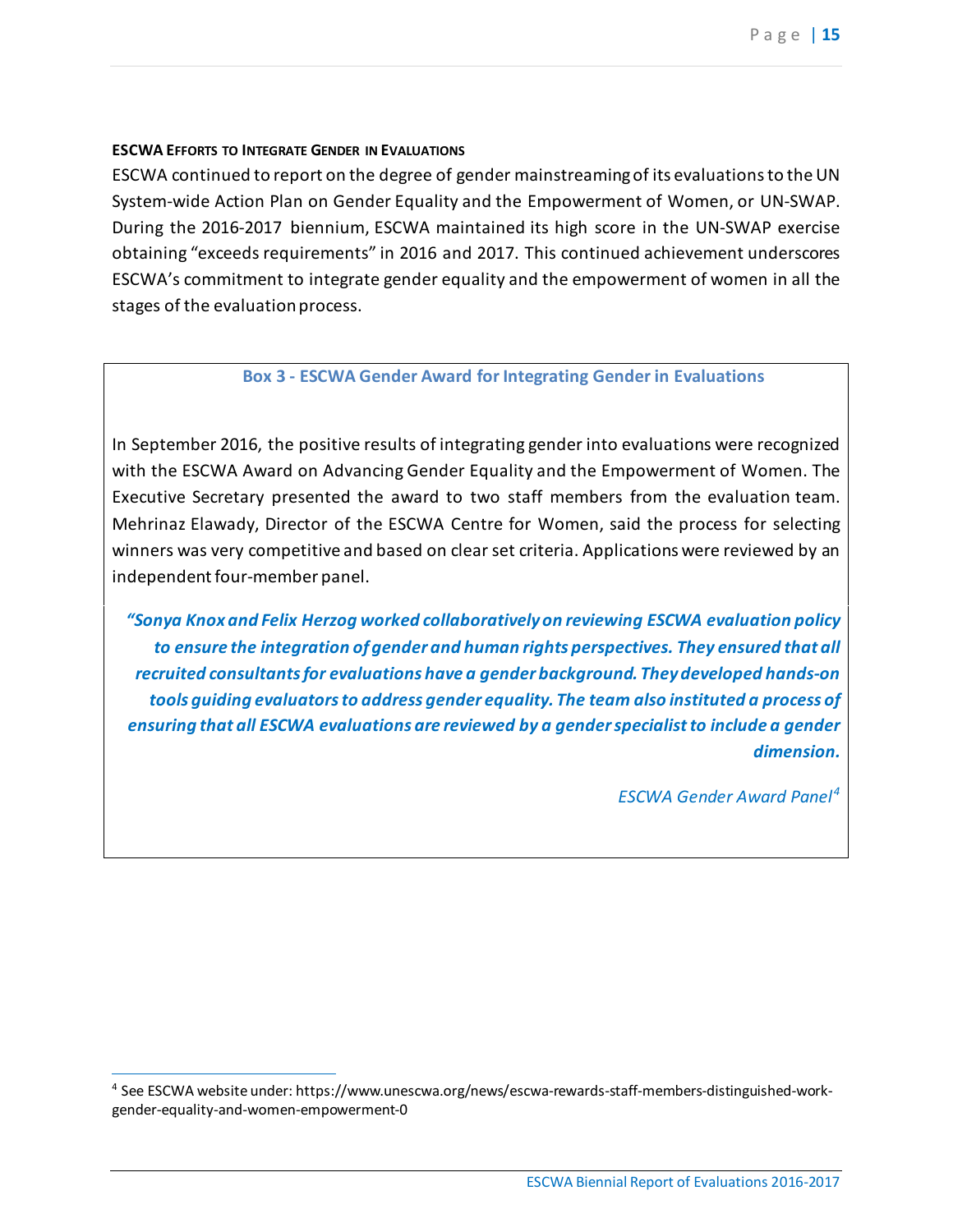#### **STRUCTURE & RESOURCES**

Since November 2013, evaluations at ESCWA have been managed by an evaluation team within the Strategy, Evaluation and Partnerships Section (StEPS), reporting directly to the Deputy Executive Secretary and to the Executive Secretary. The Deputy Executive Secretary for Programme acts as Head of Evaluation and is a full member of UNEG. Since the departure of the Deputy Executive Secretary for Programme in February 2017, the role of Head of Evaluations has been temporarily assigned to the Deputy Executive Secretary for Programme Support, who is currently overseeing ESCWA's work on evaluation.

To strengthen the rigour of the evaluation process, ESCWA's evaluations are managed separately from the monitoring and planning functions. In addition, external evaluators are selected independently by the evaluation team, which adds to the impartiality of the exercise.

Throughout 2016 and 2017, the work on evaluations was undertaken by a Strategy and Evaluation Officer (P4) working at 50% on evaluations and an Associate Evaluation Officer (P2) working exclusively on evaluations.

Support from the Chief of Section and General Service Staff was provided throughout the biennium. In addition, staff from substantive divisions at different levels also supported each of the completed evaluation assignments. Thus, it is estimated that the total staff time dedicated to evaluations reached around 52.4 work months in the 2016-2017 biennium (See Endnote).

#### <span id="page-15-0"></span>**NETWORKING ON EVALUATIONS**

ESCWA is actively engaged with global and regional networks on evaluation. At the global level, ESCWA is a member of UNEG, participating in the annual UNEG evaluation week, and contributing to specific outputs of the Evaluation Practice Exchange. In 2016, ESCWA showcased the meta-analysis of evaluations (see first section of this report), and in 2017, ESCWA was invited to present the concept gender transformative change in evaluations. Finally, ESCWA was a member of the UNEG Working Group on promoting Human Rights and Gender Equality in Evaluations.

<span id="page-15-1"></span>Regionally, ESCWA contributed to the efforts of the Evaluation Network of the Middle East and North Africa (EvalMENA) and attended the annual evaluation meeting in Amman in October 2017. On this occasion, ESCWA participated in the launch of the Arab Network of Young Evaluators (EvalYouth) and showcased the role of the Arab Forum for Sustainable Development with regards to monitoring and evaluating SDGs in the Arab region.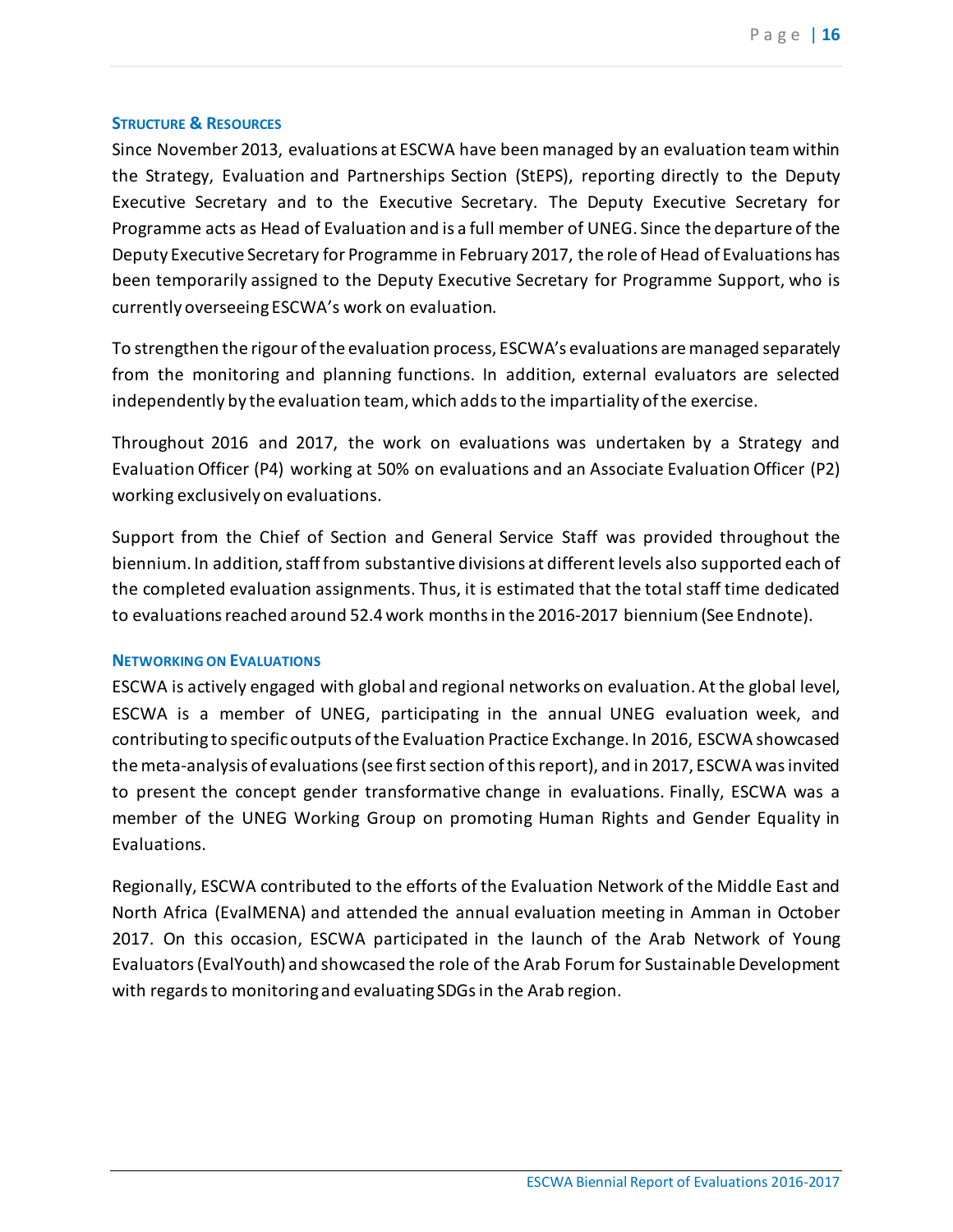## **ANNEX 1: EXTRA-BUDGETARY PROJECT EVALUATIONS, 2016-2017**

| <b>Project Title</b>                                                                                                                            | <b>Amount</b>               | <b>Status</b>                            |
|-------------------------------------------------------------------------------------------------------------------------------------------------|-----------------------------|------------------------------------------|
| National Agenda for the Future of Syria<br>(NAFS)                                                                                               | \$5 million<br>( \$100,000] | Evaluation completed in June 2016        |
| <b>Establishing a Regional Mechanism for</b>                                                                                                    | \$1,479,290                 | Evaluation completed in December         |
| <b>Improved Monitoring and Reporting on</b><br><b>Access to Water Supply and Sanitation</b><br>Services in the Arab Region (MDG+<br>Initiative) | (510,000)                   | 2016                                     |
| <b>Assessment of Climate Change Impacts on</b><br><b>Water Resources and Socio-Economic</b><br>Vulnerability in the Arab Region (RICCAR)        | \$3 million<br>(513,068)    | Evaluation initiated in November<br>2017 |

## <span id="page-16-0"></span>**ANNEX 2: DEVELOPMENT ACCOUNT PROJECT EVALUATIONS, 2016-2017**

| <b>Project Title</b>                                                                                                                                                                                                                 | <b>Tranche</b>          | <b>Amount</b>            | <b>Status</b>                                |
|--------------------------------------------------------------------------------------------------------------------------------------------------------------------------------------------------------------------------------------|-------------------------|--------------------------|----------------------------------------------|
| DA Evaluations completed in 2016-2017                                                                                                                                                                                                |                         |                          |                                              |
| Institutional and capacity building for<br><b>Parliaments in Selected Arab Countries</b><br>and other stake holders to implement<br>SCR 1325 (2000) on Women, Peace and<br>Security"                                                 | 8 <sup>th</sup> Tranche | \$510,000<br>(\$17,000)  | Evaluation completed in<br>March 2016        |
| Academy<br>of<br>ICT<br>for<br><b>Essentials</b><br>Government Leaders in the ESCWA<br><b>Region (AIGLE)</b>                                                                                                                         | 8 <sup>th</sup> Tranche | \$509,000<br>( \$11,000) | Evaluation completed in<br>April 2016        |
| Strengthening Capacities to Utilize<br><b>Workers' Remittances for Development</b>                                                                                                                                                   | 8 <sup>th</sup> Tranche | \$464,000<br>(517,500)   | Evaluation completed in<br><b>March 2016</b> |
| Developing Capacities of the Arab<br><b>Countries</b><br><b>Climate</b><br>for<br>Change<br>by Applying Integrated<br>Adaptation<br><b>Water Resource Management Tools</b>                                                           | 8 <sup>th</sup> Tranche | \$517,000<br>( \$11,000) | Evaluation completed in<br>October 2016      |
| <b>Building Capacities in Developing</b><br>Appropriate Green Technologies for<br>Improving the Livelihood of Rural<br><b>Communities in the ESCWA Region</b>                                                                        | 8 <sup>th</sup> Tranche | \$590,936<br>(\$12,000)  | Evaluation completed in<br>January 2017      |
| DA Evaluations initiated in 2017                                                                                                                                                                                                     |                         |                          |                                              |
| Strengthening the statistical capacity of<br>the countries members of the Economic<br>and Social Commission for Western Asia<br>in producing and disseminating short-<br>indicators<br>economic<br>for<br>term<br>sustainable growth | 9th Tranche             | \$518,000<br>(\$10,000)  | Evaluation completed in<br><b>March 2018</b> |
| renewable<br>Promoting<br>energy<br><b>investments</b><br>climate<br>change<br>for<br>sustainable<br>mitigation<br>and<br><b>Development</b>                                                                                         | 9th Tranche             | \$632,000<br>(\$16,500)  | Evaluation completed in<br>March 2018        |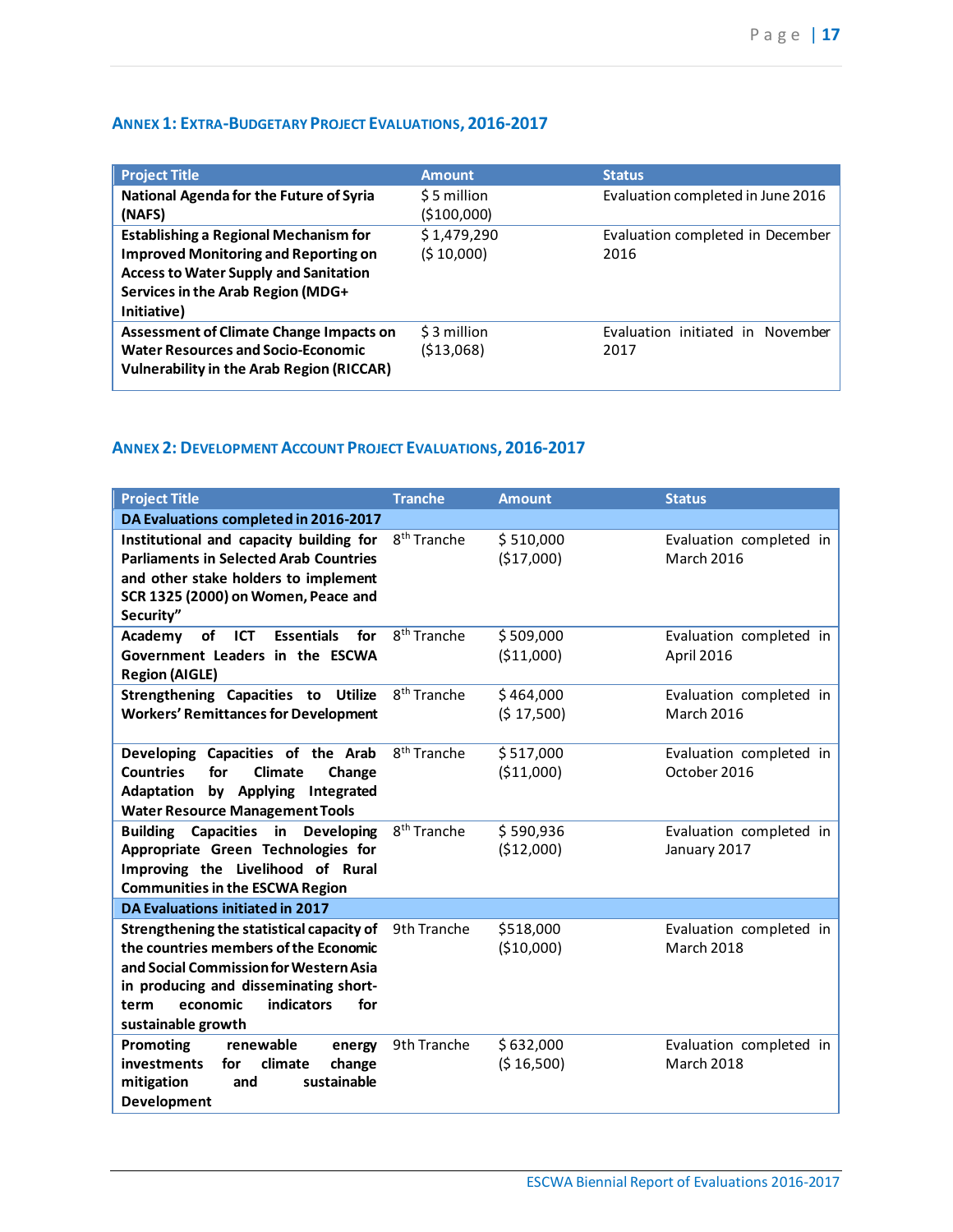| <b>Developing the capacity of countries</b> 9th Tranche<br>members of the Economic and Social<br>Commission for Western Asia to<br>address the water and energy nexus for<br>achieving sustainable development<br>goals |             | \$525,000<br>(59,975) | Evaluation completed in<br>March 2018 |
|-------------------------------------------------------------------------------------------------------------------------------------------------------------------------------------------------------------------------|-------------|-----------------------|---------------------------------------|
| <b>Establishing</b><br><b>National</b><br>Technology                                                                                                                                                                    | 9th Tranche | \$497,000             | Evaluation completed in               |
| Development and Transfer Systems in<br>select ESCWA member states                                                                                                                                                       |             | (510,000)             | March 2018                            |

## <span id="page-17-0"></span>**ANNEX 3: THEMATIC & SUBPROGRAMME EVALUATIONS, 2016-2017**

| <b>Title</b>                                                                | <b>Status</b>                                              |
|-----------------------------------------------------------------------------|------------------------------------------------------------|
| <b>Thematic Evaluation</b>                                                  |                                                            |
| Evaluation of ESCWA Publications 2014- Evaluation completed in January 2017 |                                                            |
| 2015                                                                        |                                                            |
| <b>Subprogramme Evaluations</b>                                             |                                                            |
| <b>Discretionary</b>                                                        | Self-Evaluation of the Evaluation initiated in April 2017. |
| Economic Development and Integration                                        |                                                            |
| Subprogramme                                                                |                                                            |
| <b>Self-Evaluation</b><br><b>Discretionary</b><br>the<br>of                 | Evaluation initiated in November 2017.                     |
| <b>Sustainable</b><br>Development<br><b>Policies</b>                        |                                                            |
| Subprogramme                                                                |                                                            |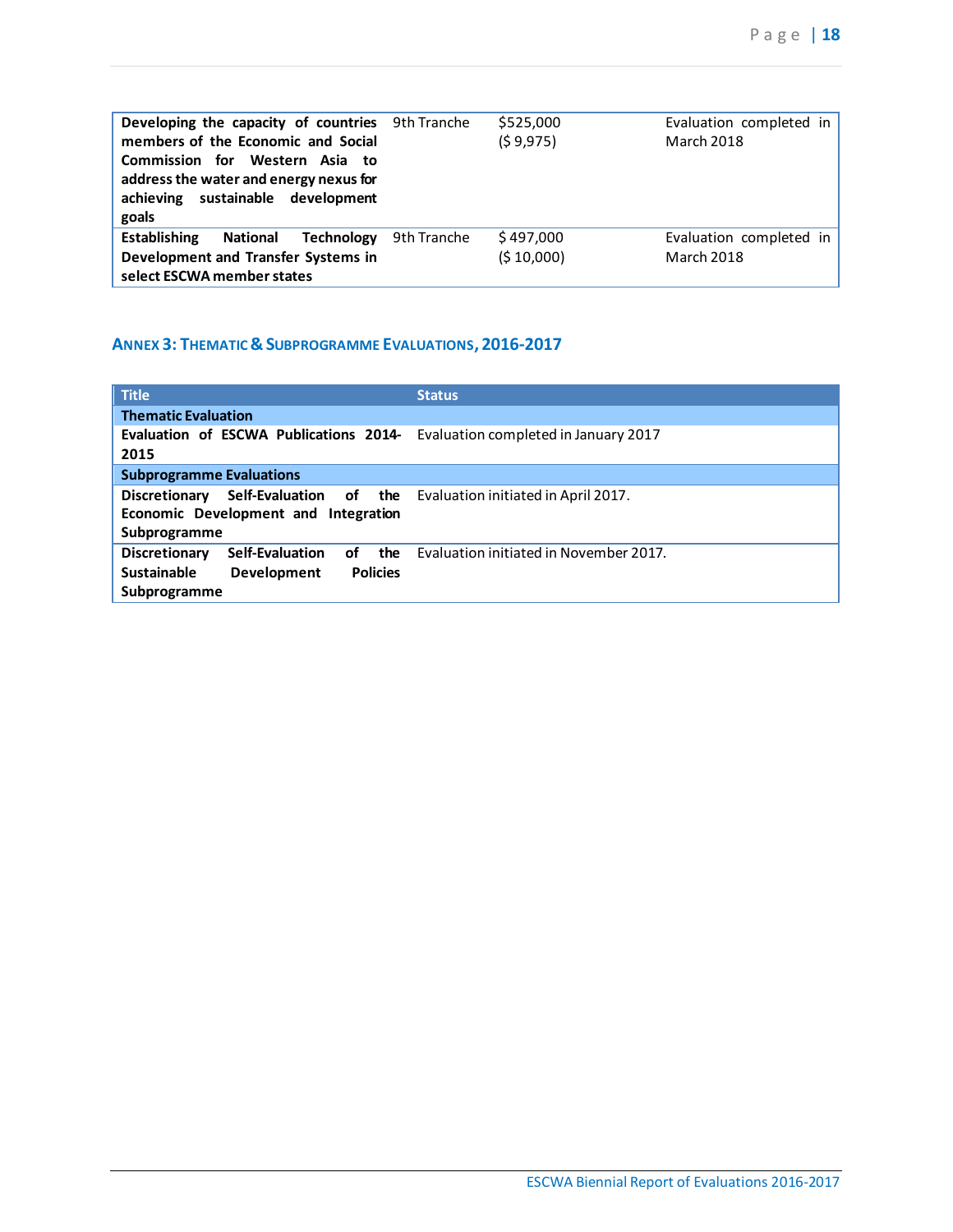## <span id="page-18-1"></span>**ANNEX 4: ESCWA'S PROVISIONAL 2018-2019 EVALUATION WORKPLAN[5](#page-18-1)**

| <b>Evaluation Title</b>                                                              | <b>By</b><br><b>Whom</b> | <b>Resources</b><br>(Financial & Human) | Schedule Type<br>(Q/Y) |               |
|--------------------------------------------------------------------------------------|--------------------------|-----------------------------------------|------------------------|---------------|
| <b>Internal Discretionary Evaluations</b>                                            |                          |                                         |                        |               |
| <b>Evaluation of the Social Development Sub-</b><br>Programme                        | External<br>Evaluator    | \$23,800                                | 2018/19                | Sub-Programme |
| Evaluation of the Statistics for Evidence-Based<br><b>Policymaking Sub-Programme</b> | External<br>Evaluator    | \$23,800                                | 2018/19                | Sub-Programme |

<span id="page-18-0"></span>

| <b>Evaluation Title</b>                                                                                                                                                       | <b>By Whom</b>            | (Financial<br><b>Resources</b><br>Human) | & | Schedule (Q/Y) | <b>Type</b>                  |
|-------------------------------------------------------------------------------------------------------------------------------------------------------------------------------|---------------------------|------------------------------------------|---|----------------|------------------------------|
| <b>Internal Mandatory Evaluations</b>                                                                                                                                         |                           |                                          |   |                |                              |
| Evaluation of DA project: Strengthened<br>capacities<br>national<br>integrated,<br>for<br>sustainable and inclusive population and<br>development policies in the Arab region | External Evaluator        | \$14,000                                 |   | September 2018 | DA Project Evaluation        |
| Evaluation of XB project "Promoting food<br>and water security through cooperation<br>and capacity development in the Arab<br>Region"                                         | <b>External Evaluator</b> | \$22,728                                 |   | December 2018  | <b>XB Project Evaluation</b> |
| <b>Evaluation DA project: Promoting Social</b><br>Justice in Selected Countries in the Arab<br><b>Region</b>                                                                  | <b>External Evaluator</b> | \$10,000                                 |   | June 2019      | DA Project                   |

 $\overline{a}$ <sup>5</sup> The full implementation of the workplan will be dependent on the availability of human resources, namely clearance for the recruitment of a Strategy and Evaluation Officer (P-4).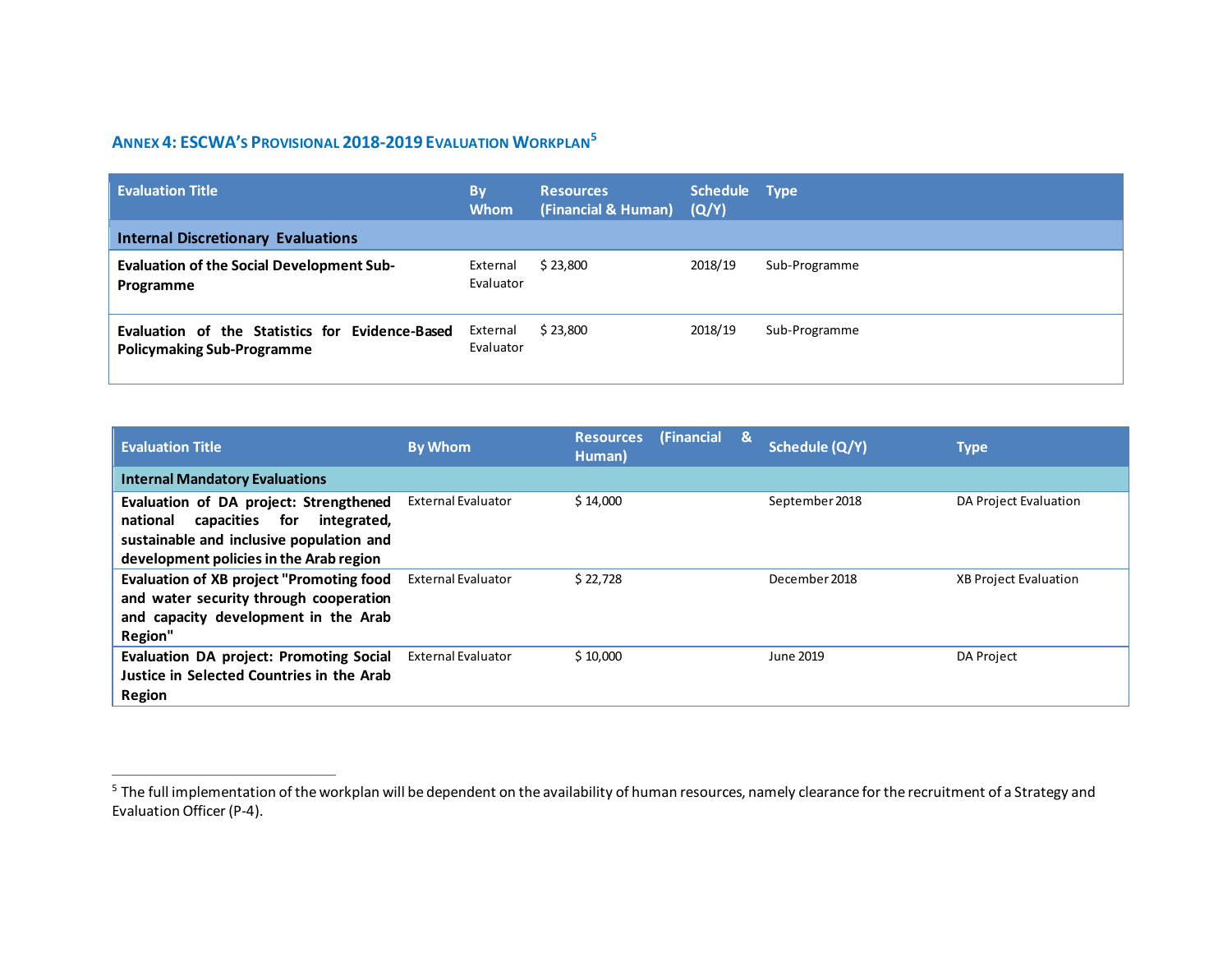| Evaluation of DA Project "Facilitating the<br>Implementation of the Arab Custom<br>Union" | External Evaluator        | \$15.000  | December 2019               | DA Project Evaluation |
|-------------------------------------------------------------------------------------------|---------------------------|-----------|-----------------------------|-----------------------|
| <b>Evaluation of XB Project "National Agenda</b><br>for the Future of Syria Phase II"     | <b>External Evaluator</b> | \$230,000 | 2018/19 (Possibly extended) | XB Project Evaluation |

| <b>Evaluation Title</b>                                                                                                       | <b>By Whom</b> | Schedule (Q/Y)         | Type                |
|-------------------------------------------------------------------------------------------------------------------------------|----------------|------------------------|---------------------|
|                                                                                                                               |                |                        |                     |
| <b>External Mandatory Evaluations</b>                                                                                         |                |                        |                     |
| Strengthening the role of evaluation and the application of<br>evaluation findings on programme design, delivering and policy | OIOS/IED       | 1 April 2018 - Q1 2019 | Thematic Evaluation |
| directives in the UN Secretariat                                                                                              |                |                        |                     |
| Thematic evaluation of preparedness and policy coherence in                                                                   | OIOS/IED       | 1 April 2018 - Q1 2019 | Thematic Evaluation |
| the UN Secretariat to implement, monitor and report on its                                                                    |                |                        |                     |
| contributions to the SDGs                                                                                                     |                |                        |                     |
| A 435: Strengthening the policy research uptake in service of the<br>2030 Agenda                                              | JIU            | March 2018 - Q1 2019   | Thematic Evaluation |